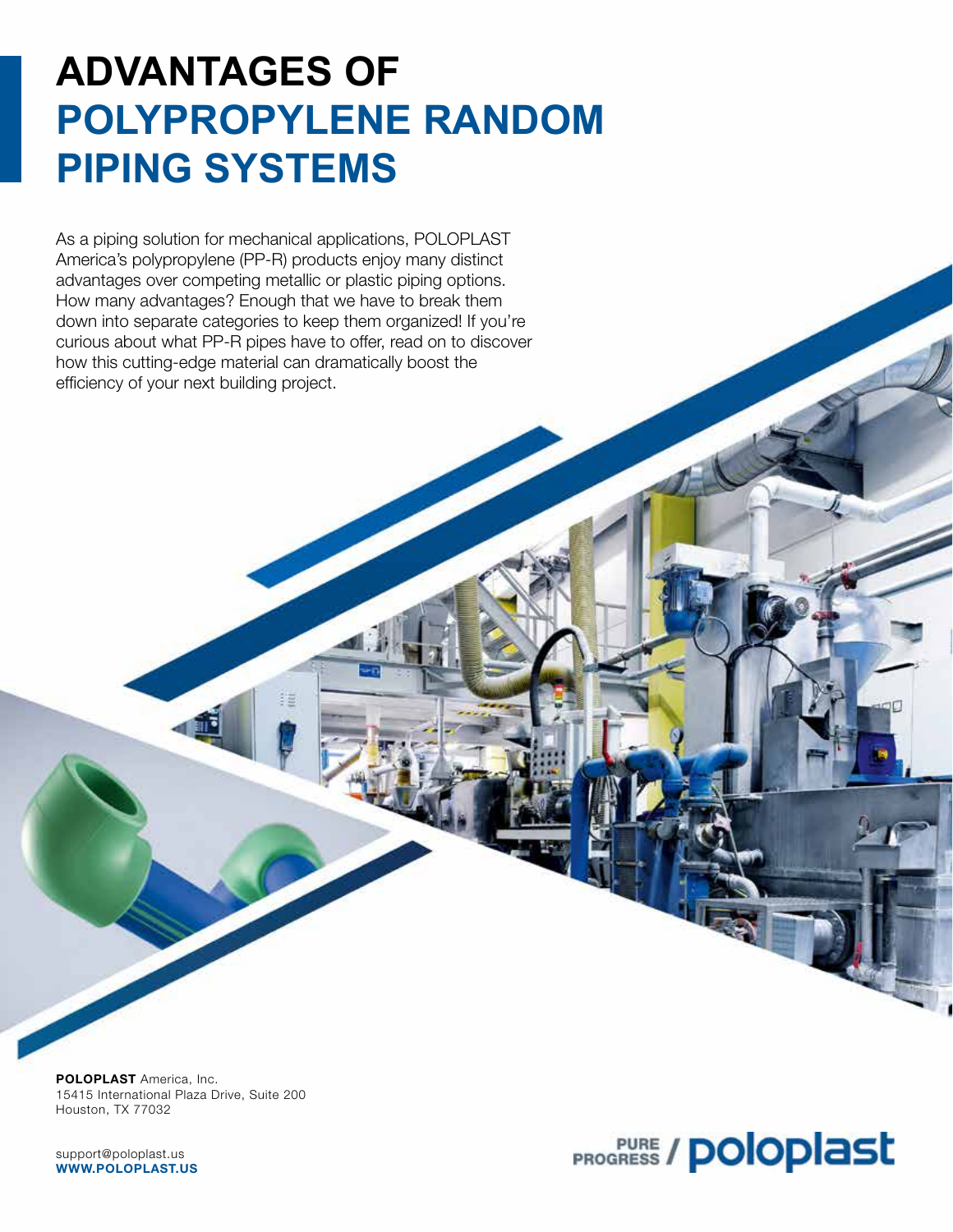

#### **SUSTAINABILITY** 3

- PP-R lasts the life of the building (or longer).
- PP-R does not leach chemicals.
- Our smooth piping does not increase pumping energy needed over time due to corrosion or scaling.
- The leak-resistance of our durable and heat-fused connections reduces mold and IAQ risks.
- PP-R does not emit toxic materials such as chlorine, BPAs, dioxins, phthalates, or VOCs.
- PP-R is 100-percent free of heavy metals.
- Heat fusion allows for flame- and emission-free installation.
- Our systems can contribute to green building credits.
- PP-R is fully recyclable throughout its life cycle.
- PP-R has natural insulation (an R-value of 1) and noise-reduction properties.

#### **CHEMICAL PURITY** 1

- PP-R is durable and chemically inert and will not react with water or many dissolved chemicals in water.
- PP-R is resistant to corrosion, scaling, and erosion—three major causes of long-term piping failure.
- Unlike copper and many plastics, PP-R piping and its connections will not leach harmful chemicals.

# **2 LONGEVITY AND RELIABILITY**

- PP-R lasts for decades in piping applicationsoften longer than the building in which our pipes are installed.
- Engineered PP-R has added heat stabilizers which protect our pipe and fittings from spikes in temperature and boiler malfunction.
- PP-R can be safely buried in soil, sand, or concrete without affecting performance.
- Our systems are suitable for direct-buried and trenchless applications.